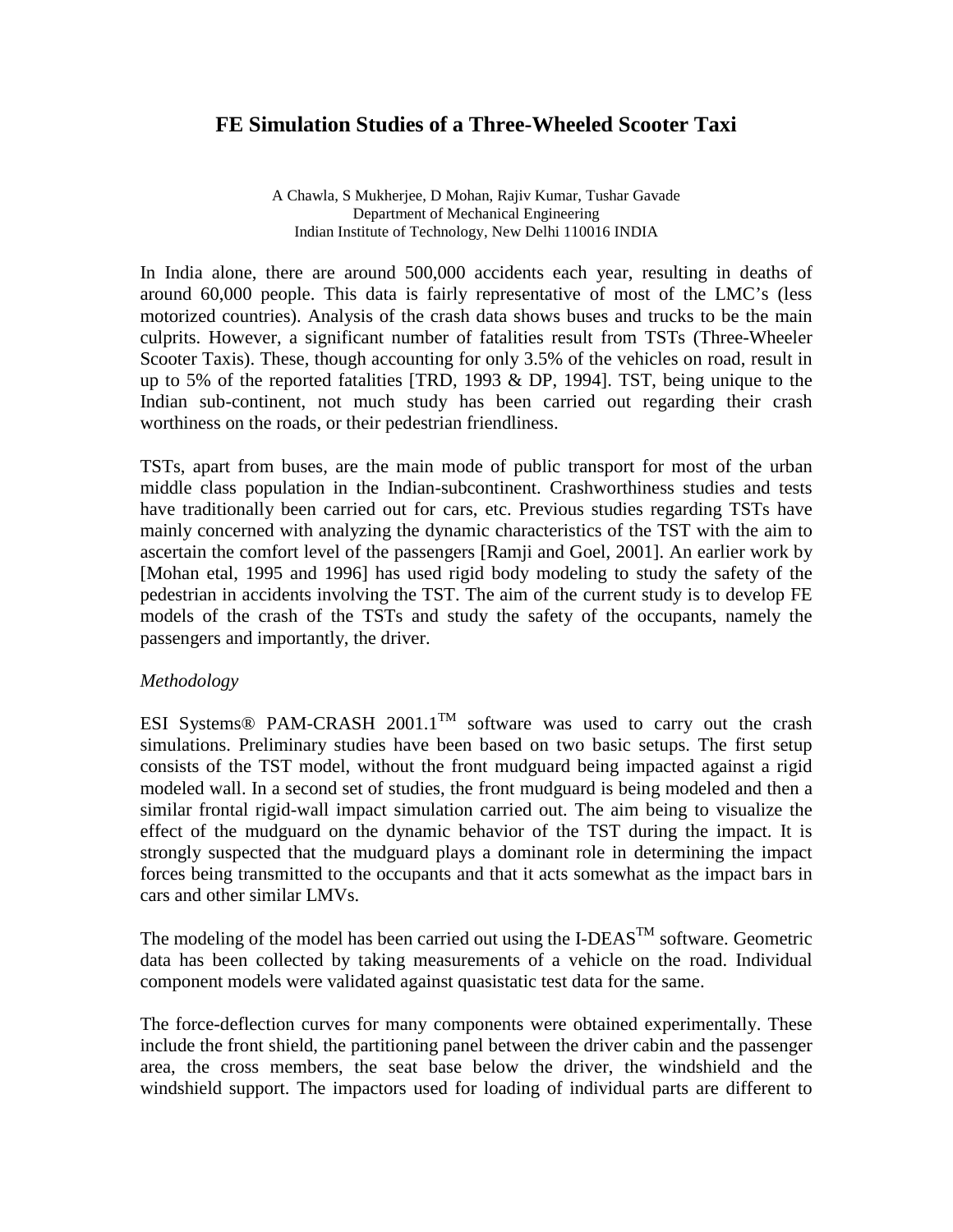simulate the actual loading conditions. For instance, the cabin partition impactor is a 175mm flat circular disk, while a 150mm hemispherical impactor has been used for the windshield. Appropriate material properties have been supplied to achieve close match between the physical tests and the simulation results.

Other detail like friction value for road-tyre interaction has been obtained from literature. Velocity data has been used keeping in view the average speed on the roads. These velocities tend to be in the range of 20-30 kmph. Hence, the simulations have been done at 30kmph. Acceleration field of *g* has been added to simulate gravity.

Before carrying out the crash-simulations, free-run simulations of the TST carrying the driver were carried out to validate the mass distribution by measuring ground reactions. The suspension springs were pre-compressed as per these reactions before using the TST model in the simulations.

### *TST model*

In PAM-CRASH the TST model consists of individual FE meshes corresponding to the parts present in the physical TST. These parts have been individually meshed using I-DEAS as explained before. Force deflection characteristics have been obtained from quasi static-loading tests. In principle, there are three basic types of TSTs currently plying on Indian roads. These are the FE (Front Engine) model, the petrol based RE model and finally, the newest addition, the CNG RE model. The FE model confirms to the petrol based RE model. There are significant differences in the last two models, namely the petrol based and the CNG models. These differences include a mass difference of more than 25% and also difference in the location and mounting of the engine block. The current model might require significant changes to conform to the newer CNG model.

As mentioned before, the effect of the front mudguard appears to be critical. Thus the simulations carried out have two basic models, one without the front mudguard and the other comprising a front mudguard. This is being done specially because some models of TSTs have a frontwheel guard that rotates with the steering column, and the mudgaurd then does not play a significant role in absorbing the energy. At his stage the model without the mudguard is ready. The modeling of the front mudguard is being done in stages. Initially a crude model of the mudguard was included. Once it was firmly established that the mudguard is critical, the accurate model of the mudguard is now being developed. Figure 1 shows the TST model developed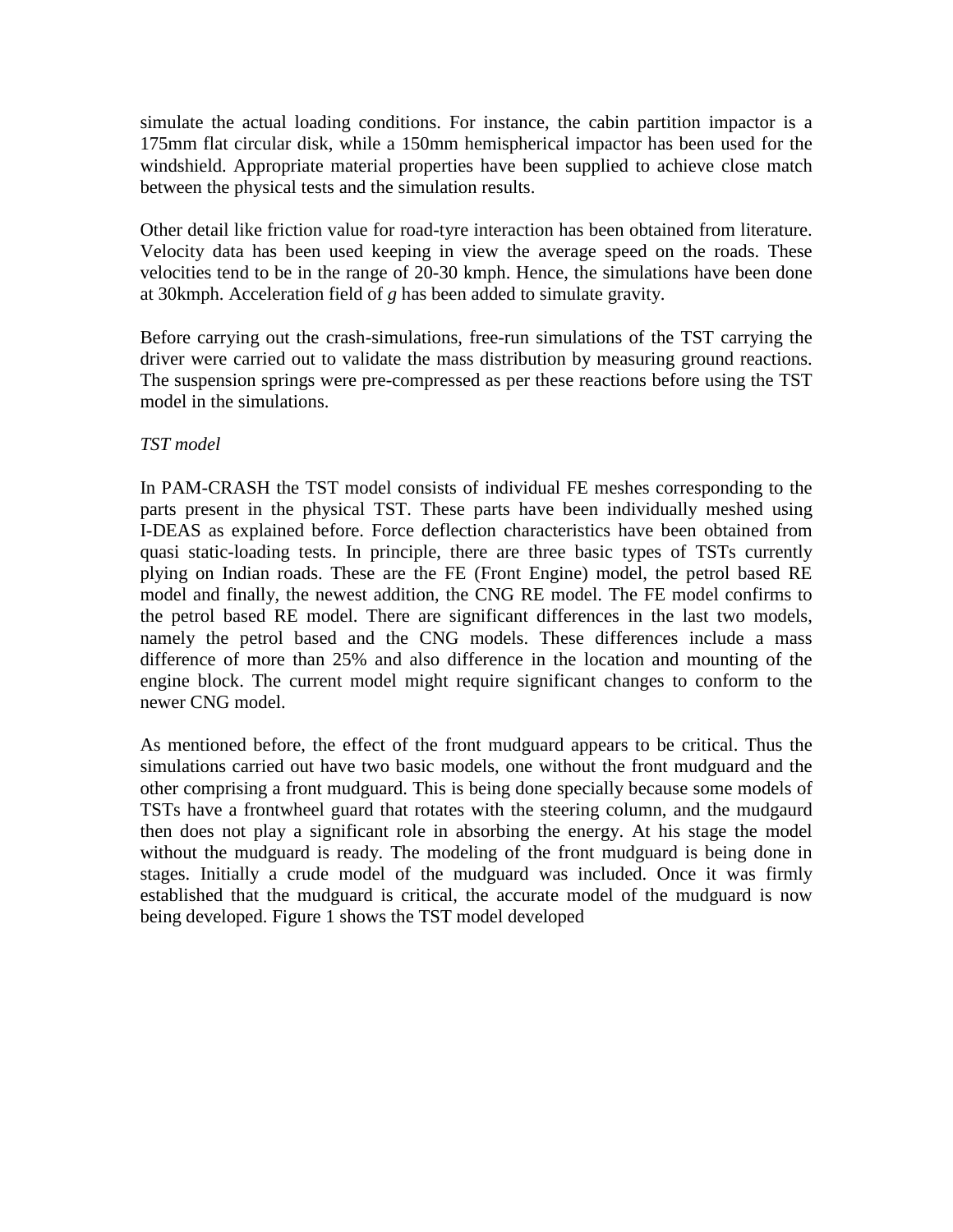

Figure 1: FE model of the TST with the driver: (a) position before impact; (b) positions 40msecs after impact with front rigid wall

After meshing the individual parts, interactions have been defined between them. These interactions are defined between the surfaces of different parts and control the transmission of forces and moments between individual members. Kinematic joints have been defined for the front and rear suspensions, and the axles carrying the wheels. These K-joints are used to simulate real life bearings and spherical joints. PAM-CRASH also allows definition of welded joints and spot welds which have been used to define the contact between the cross members in the front portion of the TST. Contact interfaces have been created for the defining the interaction between the dummy and various parts of the auto like the windshield, the front portion, driver seat, etc. Contact interfaces are also used to define the interaction between the impacting surfaces, i.e. the front shield and the front tire with the impacting rigid wall, and similarly, that between the road and the tires.

### *Simulation of the wall crash*

The objective of the current work is to validate the developed model against experimental crash test data. An actual crash test has been carried out by the manufacturer by allowing a TST running at 30 kmph to impact against a wall. We are therefore modeling the crash of the TST into an infinite and perfectly rigid wall. In the simulation the road as well as the wall have been modeled as rigid, planar walls of infinite mass. The dummy used for the driver is a 50% Hybrid III male dummy available in the PAM-CRASH dummy database.

Figure 2 below shows the kinematics of the crash of the TST model (without the driver) into the wall. The individual snapshots are at 10msec intervals. Figure 2b, shows all the 10msec snapshots superimposed on one another to give a feel of the deformations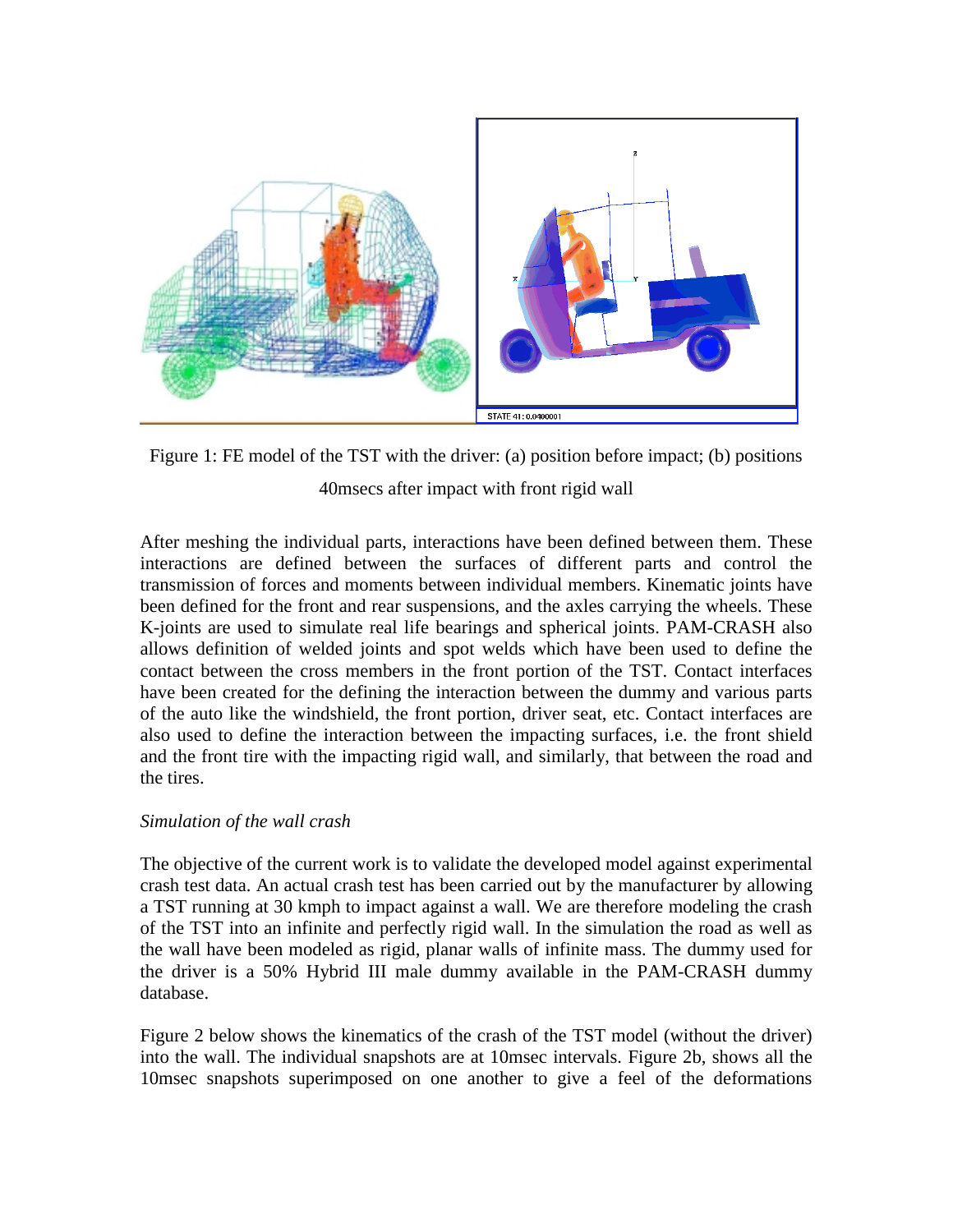observed in this case. Subsequently the dummy model was inserted in these simulations for the driver. The Figure 3 shows the kinematics for the driver.



Figure 2: The kinematics of the TST – wall crash.



Figure 2b: The kinematics of the TST – wall crash with the 10msec snapshots superimposed on one another.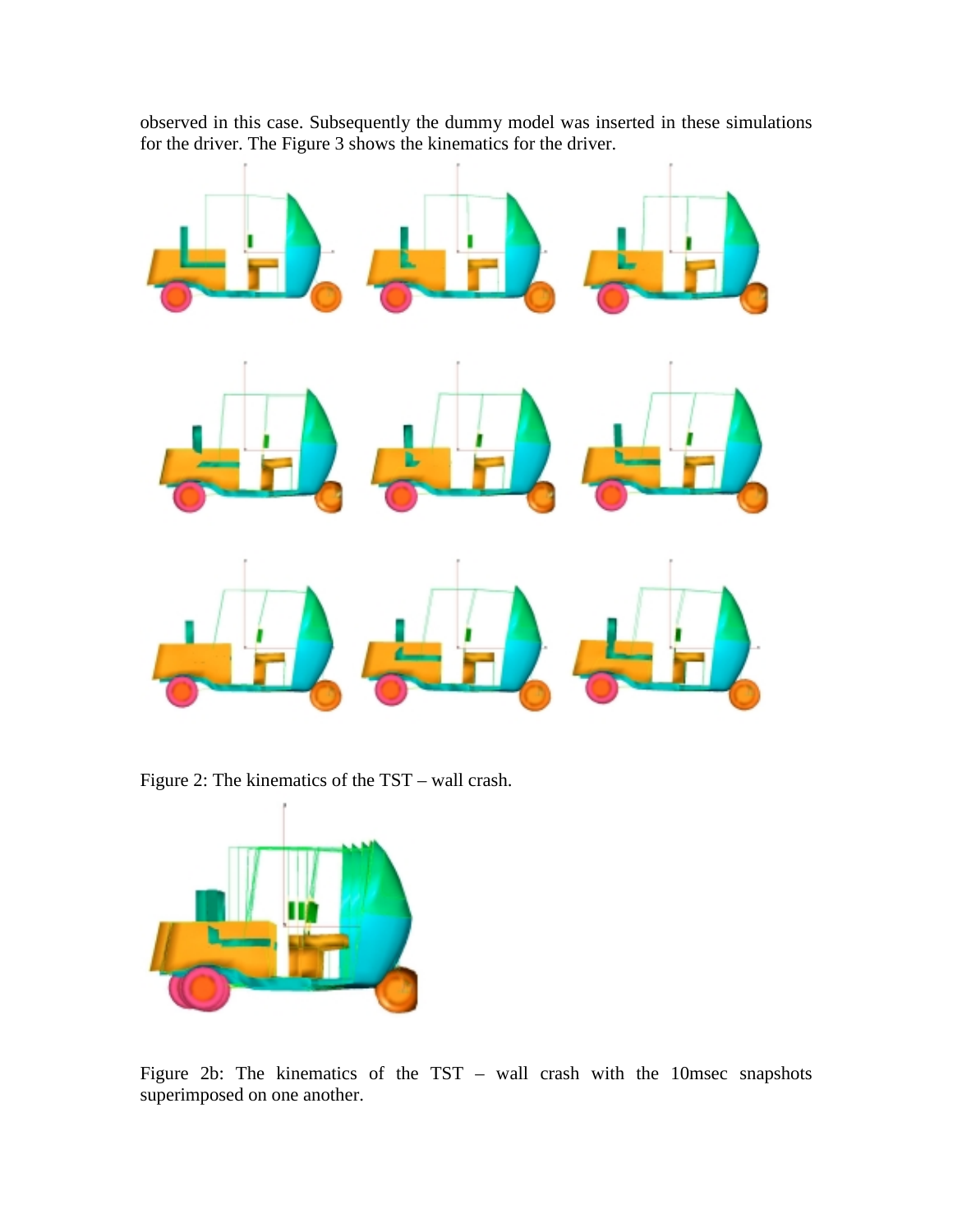

Figure 3: The kinematics of the TST – wall crash with the driver.



Fig. 4. Acceleration during impact: (a) driver head ; (b) driver chest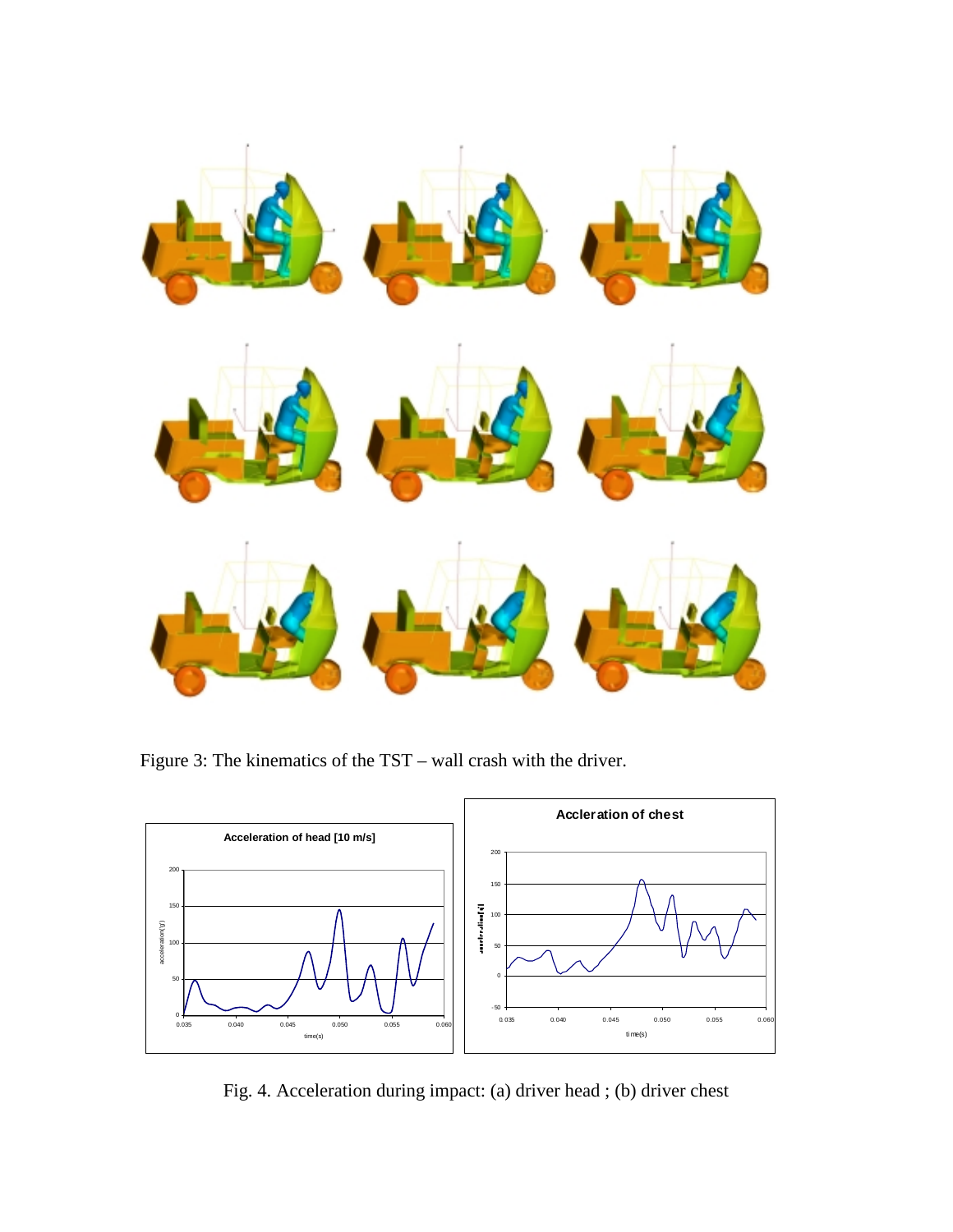#### *Discussion*

The simulations have been carried out at impact velocities of 30kmph. The accelerations experienced by the head nodes and chest nodes of the driver dummy during impact is shown above in Figure 4. It is important to note that in the unmodified TST accelerations are around 150g which is clearly very dangerous. Also the HIC value for the head comes out to be around 1200. This value is higher than the acceptable limit of 1000.

The deformations of the front shield have also been observed. We have also done some preliminary simulations with the mudguard. The results show that the mudguard affects the dynamics of the impact. In the absence of a mudguard, there is a significant shearing of the front shield and the contact between the knee-joint and the front shield is delayed. This knee contact with the front shield is suspected to be a major source of injury. It has been shown by [Gehre et al.] that the lower extremities play a crucial role in determining the safety features in a three-wheeler. The prime reason being that the knee-joint in a three-wheeler is much closer to the impacting surface and thus more susceptible to injury than say, in a car. In the presence of front mudguard, there is no shearing action and hence the deformations in the shield are greater. The mudguard in this case plays an important by absorbing a significant amount of energy in the process of getting crushed. We are making more detailed models of the mudguard to study and wuantify this phenomenon.

It is also observed from the initial studies that upon impacting against the windshield, the head tends to bend backwards and, as a result the neck is subjected to elongation. Further studies would help in quantifying the severity of neck injuries in this mode vis-à-vis the injury to head.

The above findings lead us to believe that in the present form the TST is very dangerous for the occupants, esp. the driver. However, we believe that with small and low-cost changes the vehicle can be made much more safe for the driver. These changes could include appropriate padding / cushions at the impacting surfaces and addition of a lapbelt for the driver. Further studies will quantify the effect of these modifications on the behavior of the TST.

The current model is in early stages of validation. The current model being validated will also be available for studies of TST crashes at different configurations. In the absence of specific standards for crash testing of TSTs, it will be very beneficial to have a prevalidated model and to compare the results of crash-simulations carried out in different configurations, e.g. frontal impacts, sideways impacts, glancing impacts, etc. These would help in preparing a comprehensive data-sheet about the crash worthiness of the TST.

The current study shows that FE simulations are a very powerful method for carrying out tests to determine the crash worthiness of vehicles being used in Asian countries. It is even more important in cases where standards as well as extensive testing data is not